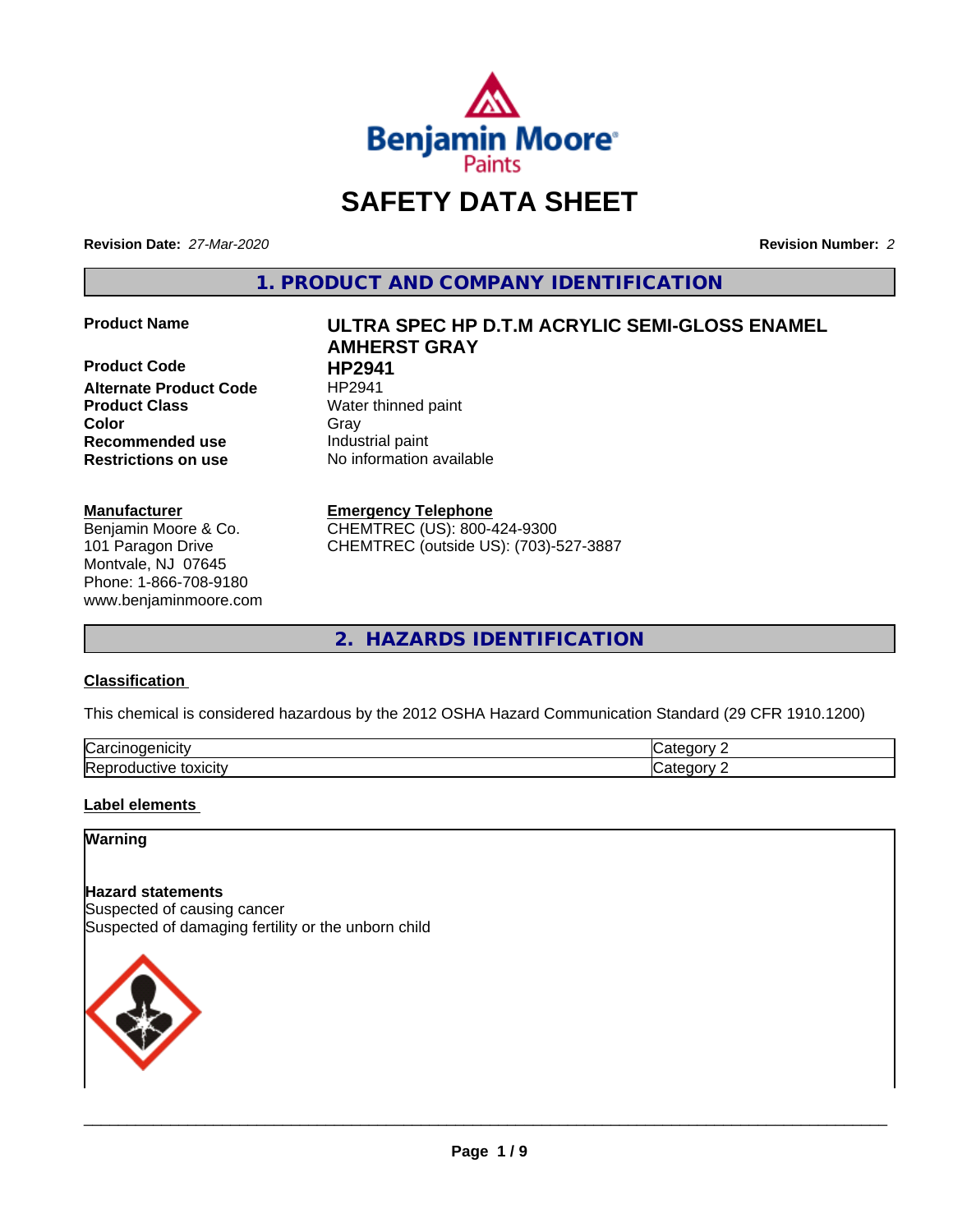#### **Appearance** liquid

**Odor** little or no odor

#### **Precautionary Statements - Prevention**

Obtain special instructions before use Do not handle until all safety precautions have been read and understood Use personal protective equipment as required

#### **Precautionary Statements - Response**

IF exposed or concerned: Get medical advice/attention

#### **Precautionary Statements - Storage**

Store locked up

#### **Precautionary Statements - Disposal**

Dispose of contents/container to an approved waste disposal plant

#### **Hazards not otherwise classified (HNOC)**

Not applicable

#### **Other information**

No information available

#### **3. COMPOSITION INFORMATION ON COMPONENTS**

| <b>Chemical name</b>                          | <b>CAS No.</b> | Weight-%     |
|-----------------------------------------------|----------------|--------------|
| Titanium dioxide                              | 13463-67-7     | $5 - 10$     |
| 2,2,4-trimethyl-1,3-pentanediol diisobutyrate | 6846-50-0      | $ -$         |
| Zinc phosphate                                | 7779-90-0      | - 5          |
| Carbon black                                  | 1333-86-4      | - 0.5<br>0.1 |

#### **4. FIRST AID MEASURES**

| <b>General Advice</b>                            | If symptoms persist, call a physician. Show this safety data sheet to the doctor in<br>attendance.       |
|--------------------------------------------------|----------------------------------------------------------------------------------------------------------|
| <b>Eye Contact</b>                               | Rinse thoroughly with plenty of water for at least 15 minutes and consult a<br>physician.                |
| <b>Skin Contact</b>                              | Wash off immediately with soap and plenty of water while removing all<br>contaminated clothes and shoes. |
| <b>Inhalation</b>                                | Move to fresh air. If symptoms persist, call a physician.                                                |
| Ingestion                                        | Clean mouth with water and afterwards drink plenty of water. Consult a physician<br>if necessary.        |
| <b>Most Important</b><br><b>Symptoms/Effects</b> | None known.                                                                                              |
| <b>Notes To Physician</b>                        | Treat symptomatically.                                                                                   |
|                                                  |                                                                                                          |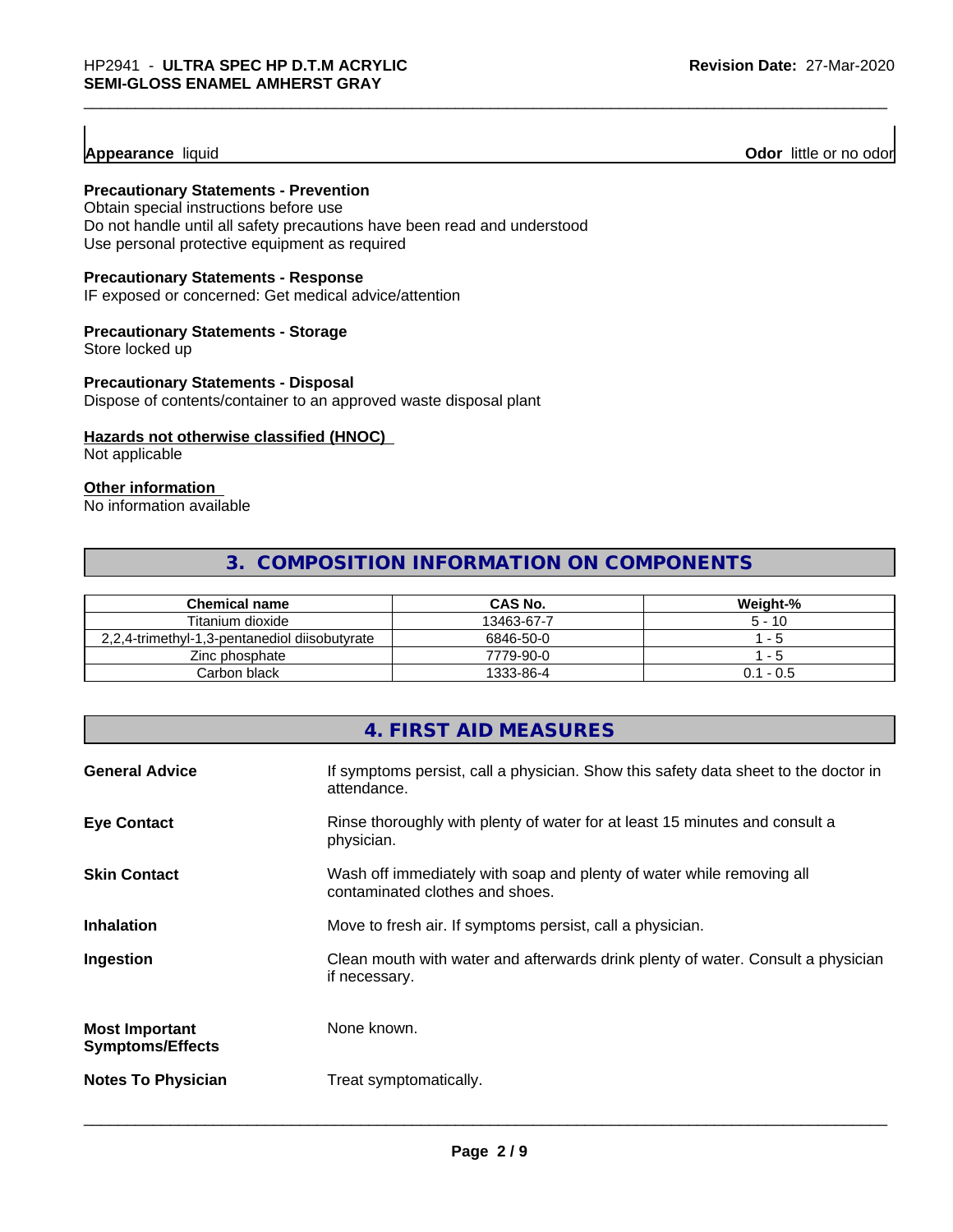### **5. FIRE-FIGHTING MEASURES**

| <b>Suitable Extinguishing Media</b>                                              | Use extinguishing measures that are appropriate to local<br>circumstances and the surrounding environment.                                   |
|----------------------------------------------------------------------------------|----------------------------------------------------------------------------------------------------------------------------------------------|
| Protective equipment and precautions for firefighters                            | As in any fire, wear self-contained breathing apparatus<br>pressure-demand, MSHA/NIOSH (approved or equivalent)<br>and full protective gear. |
| <b>Specific Hazards Arising From The Chemical</b>                                | Closed containers may rupture if exposed to fire or<br>extreme heat.                                                                         |
| Sensitivity to mechanical impact                                                 | No                                                                                                                                           |
| Sensitivity to static discharge                                                  | No.                                                                                                                                          |
| <b>Flash Point Data</b><br>Flash point (°F)<br>Flash Point (°C)<br><b>Method</b> | 250<br>121<br><b>PMCC</b>                                                                                                                    |
| <b>Flammability Limits In Air</b>                                                |                                                                                                                                              |
| Lower flammability limit:<br><b>Upper flammability limit:</b>                    | Not applicable<br>Not applicable                                                                                                             |
| Flammability: 1<br><b>NFPA</b><br>Health: 2                                      | <b>Instability: 0</b><br><b>Special: Not Applicable</b>                                                                                      |
| <b>NFPA Legend</b><br>0 - Not Hazardous<br>1 - Slightly                          |                                                                                                                                              |

- 2 Moderate
- 3 High
- 4 Severe

*The ratings assigned are only suggested ratings, the contractor/employer has ultimate responsibilities for NFPA ratings where this system is used.*

*Additional information regarding the NFPA rating system is available from the National Fire Protection Agency (NFPA) at www.nfpa.org.*

#### **6. ACCIDENTAL RELEASE MEASURES**

| <b>Personal Precautions</b>      | Avoid contact with skin, eyes and clothing. Ensure adequate ventilation.                             |
|----------------------------------|------------------------------------------------------------------------------------------------------|
| <b>Other Information</b>         | Prevent further leakage or spillage if safe to do so.                                                |
| <b>Environmental precautions</b> | See Section 12 for additional Ecological Information.                                                |
| <b>Methods for Cleaning Up</b>   | Soak up with inert absorbent material. Sweep up and shovel into suitable<br>containers for disposal. |

### **7. HANDLING AND STORAGE**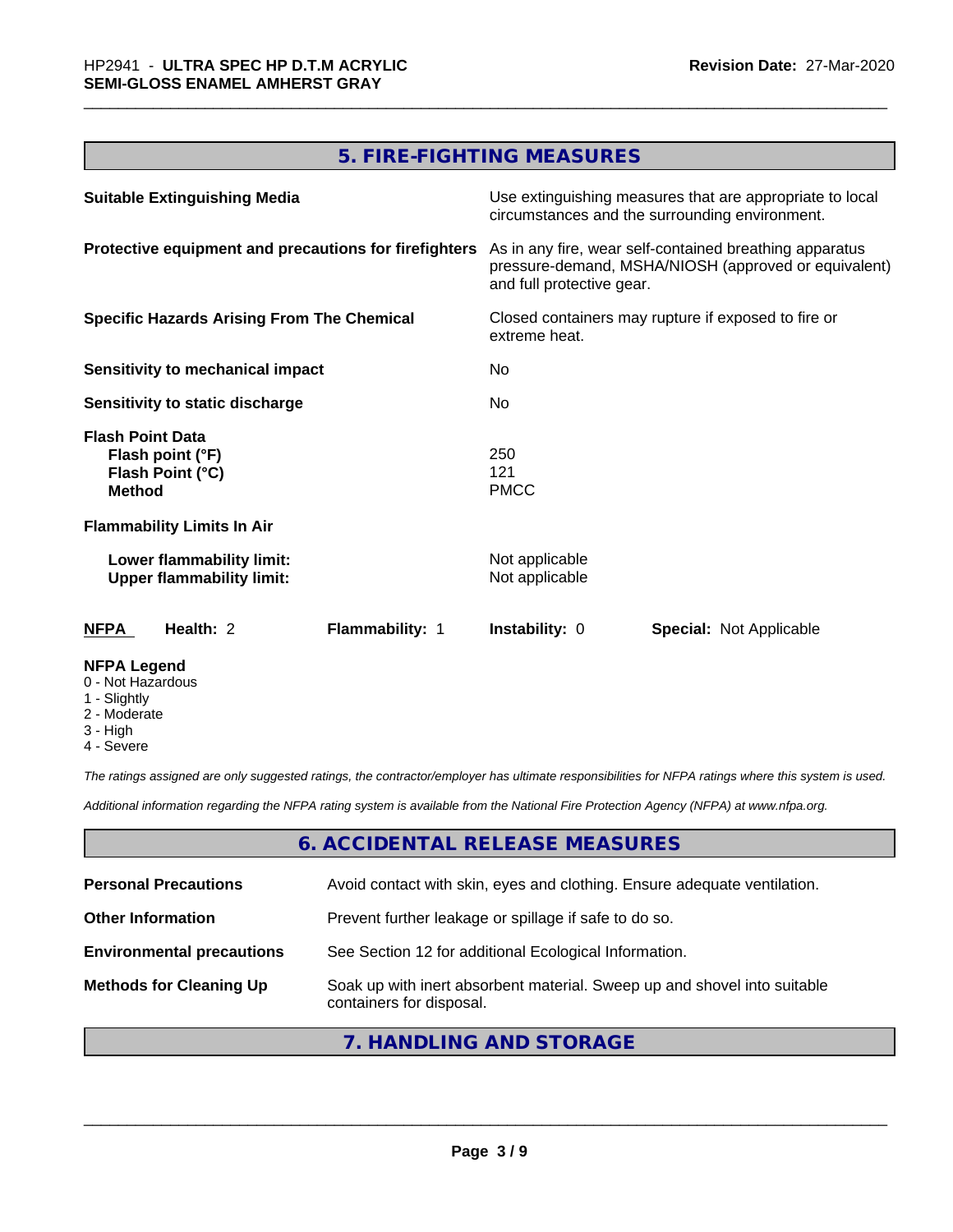| <b>Handling</b>               | Avoid contact with skin, eyes and clothing. Avoid breathing vapors, spray mists or<br>sanding dust. In case of insufficient ventilation, wear suitable respiratory<br>equipment. |
|-------------------------------|----------------------------------------------------------------------------------------------------------------------------------------------------------------------------------|
| <b>Storage</b>                | Keep container tightly closed. Keep out of the reach of children.                                                                                                                |
| <b>Incompatible Materials</b> | No information available                                                                                                                                                         |
|                               | 8. EXPOSURE CONTROLS/PERSONAL PROTECTION                                                                                                                                         |

#### **Exposure Limits**

| <b>Chemical name</b> | <b>ACGIH TLV</b>                              | <b>OSHA PEL</b>            |
|----------------------|-----------------------------------------------|----------------------------|
| Titanium dioxide     | TWA: $10 \text{ ma/m}^3$                      | 15 mg/m $3$ - TWA          |
| Carbon black         | TWA: $3 \text{ mg/m}^3$ inhalable particulate | $3.5 \text{ mg/m}^3$ - TWA |
|                      | matter                                        |                            |

#### **Legend**

ACGIH - American Conference of Governmental Industrial Hygienists Exposure Limits OSHA - Occupational Safety & Health Administration Exposure Limits N/E - Not Established

**Engineering Measures** Ensure adequate ventilation, especially in confined areas.

#### **Personal Protective Equipment**

| <b>Eye/Face Protection</b>    | Safety glasses with side-shields.                                                                                                                                                                                                                                                                                            |
|-------------------------------|------------------------------------------------------------------------------------------------------------------------------------------------------------------------------------------------------------------------------------------------------------------------------------------------------------------------------|
| <b>Skin Protection</b>        | Protective gloves and impervious clothing.                                                                                                                                                                                                                                                                                   |
| <b>Respiratory Protection</b> | In operations where exposure limits are exceeded, use a NIOSH approved<br>respirator that has been selected by a technically qualified person for the specific<br>work conditions. When spraying the product or applying in confined areas, wear a<br>NIOSH approved respirator specified for paint spray or organic vapors. |
| <b>Hygiene Measures</b>       | Avoid contact with skin, eyes and clothing. Remove and wash contaminated<br>clothing before re-use. Wash thoroughly after handling.                                                                                                                                                                                          |

### **9. PHYSICAL AND CHEMICAL PROPERTIES**

| Appearance              | liquid                   |
|-------------------------|--------------------------|
| Odor                    | little or no odor        |
| <b>Odor Threshold</b>   | No information available |
| Density (Ibs/gal)       | $9.25 - 9.35$            |
| <b>Specific Gravity</b> | $1.11 - 1.13$            |
| рH                      | No information available |
| <b>Viscosity (cps)</b>  | No information available |
| Solubility(ies)         | No information available |
| <b>Water solubility</b> | No information available |
| <b>Evaporation Rate</b> | No information available |
| Vapor pressure          | No information available |
| Vapor density           | No information available |
| Wt. % Solids            | $40 - 50$                |
| Vol. % Solids           | $35 - 45$                |
| Wt. % Volatiles         | $50 - 60$                |
| Vol. % Volatiles        | $55 - 65$                |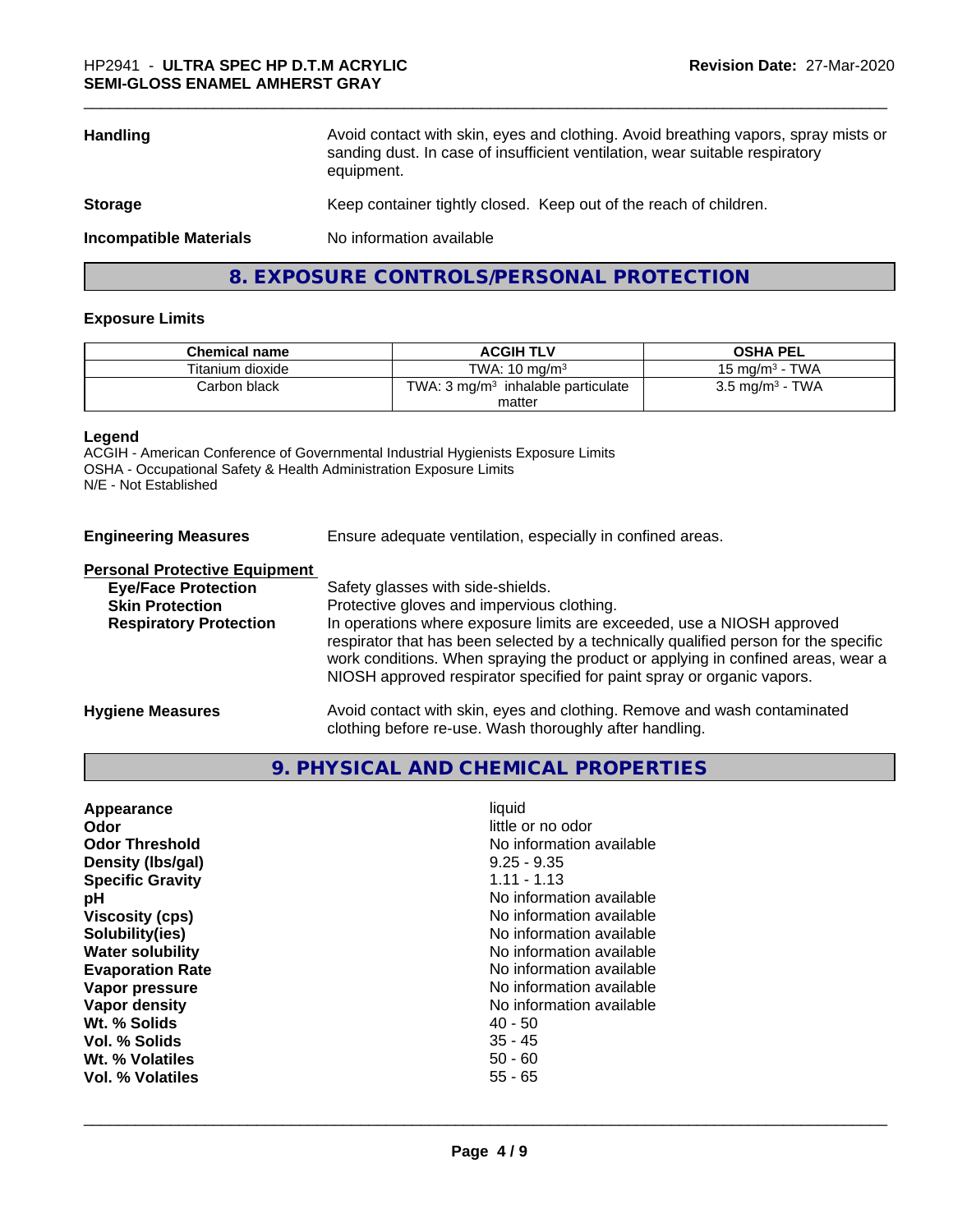| <b>VOC Regulatory Limit (g/L)</b>    | < 150                    |
|--------------------------------------|--------------------------|
| <b>Boiling Point (°F)</b>            | 212                      |
| <b>Boiling Point (°C)</b>            | 100                      |
| Freezing point (°F)                  | 32                       |
| <b>Freezing Point (°C)</b>           | 0                        |
| Flash point (°F)                     | 250                      |
| Flash Point (°C)                     | 121                      |
| <b>Method</b>                        | <b>PMCC</b>              |
| Flammability (solid, gas)            | Not applicable           |
| <b>Upper flammability limit:</b>     | Not applicable           |
| Lower flammability limit:            | Not applicable           |
| <b>Autoignition Temperature (°F)</b> | No information available |
| Autoignition Temperature (°C)        | No information available |
| Decomposition Temperature (°F)       | No information available |
| Decomposition Temperature (°C)       | No information available |
| <b>Partition coefficient</b>         | No information available |

### **10. STABILITY AND REACTIVITY**

| <b>Reactivity</b>                         | Not Applicable                           |
|-------------------------------------------|------------------------------------------|
| <b>Chemical Stability</b>                 | Stable under normal conditions.          |
| <b>Conditions to avoid</b>                | Prevent from freezing.                   |
| <b>Incompatible Materials</b>             | No materials to be especially mentioned. |
| <b>Hazardous Decomposition Products</b>   | None under normal use.                   |
| <b>Possibility of hazardous reactions</b> | None under normal conditions of use.     |

|                                          | <b>11. TOXICOLOGICAL INFORMATION</b>                                                                            |
|------------------------------------------|-----------------------------------------------------------------------------------------------------------------|
| <b>Product Information</b>               |                                                                                                                 |
| Information on likely routes of exposure |                                                                                                                 |
|                                          | <b>Principal Routes of Exposure</b> Eye contact, skin contact and inhalation.                                   |
| <b>Acute Toxicity</b>                    |                                                                                                                 |
| <b>Product Information</b>               | No information available                                                                                        |
|                                          | Symptoms related to the physical, chemical and toxicological characteristics                                    |
| <b>Symptoms</b>                          | No information available                                                                                        |
|                                          | Delayed and immediate effects as well as chronic effects from short and long-term exposure                      |
| Eye contact                              | May cause slight irritation.                                                                                    |
| <b>Skin contact</b>                      | Substance may cause slight skin irritation. Prolonged or repeated contact may dry<br>skin and cause irritation. |
| <b>Inhalation</b>                        | May cause irritation of respiratory tract.                                                                      |
|                                          |                                                                                                                 |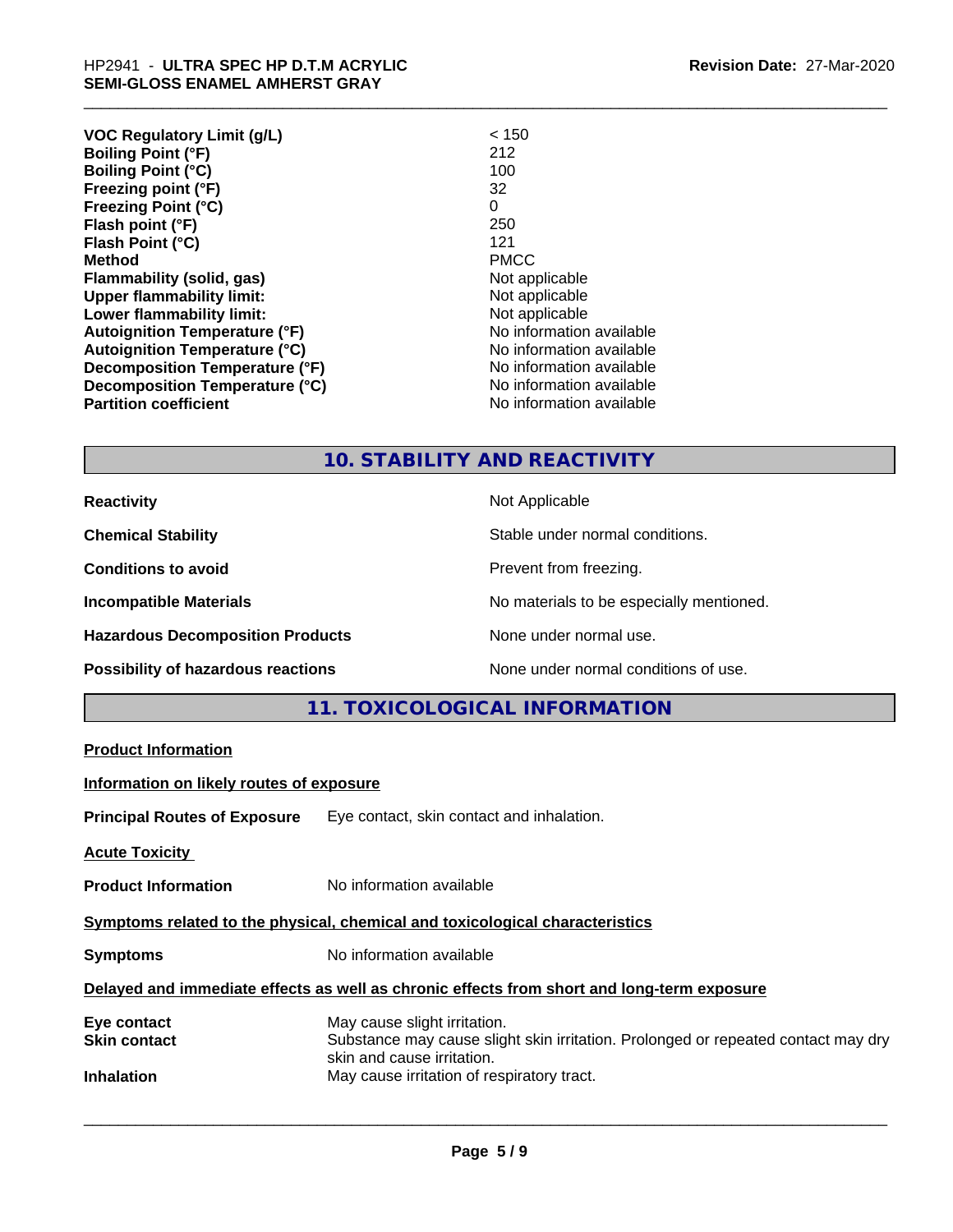| Ingestion                       | Ingestion may cause gastrointestinal irritation, nausea, vomiting and diarrhea. |
|---------------------------------|---------------------------------------------------------------------------------|
| <b>Sensitization</b>            | No information available                                                        |
| <b>Neurological Effects</b>     | No information available.                                                       |
| <b>Mutagenic Effects</b>        | No information available.                                                       |
| <b>Reproductive Effects</b>     | Possible risk of impaired fertility. Possible risk of harm to the unborn child. |
| <b>Developmental Effects</b>    | No information available.                                                       |
| Target organ effects            | No information available.                                                       |
| <b>STOT - single exposure</b>   | No information available.                                                       |
| <b>STOT - repeated exposure</b> | No information available.                                                       |
| Other adverse effects           | No information available.                                                       |
| <b>Aspiration Hazard</b>        | No information available                                                        |

#### **Numerical measures of toxicity**

**The following values are calculated based on chapter 3.1 of the GHS document**

**ATEmix (oral)** 42218 mg/kg

#### **Component Information**

| Chemical name                   | Oral LD50             | Dermal LD50       | Inhalation LC50        |
|---------------------------------|-----------------------|-------------------|------------------------|
| Titanium dioxide                | $> 10000$ mg/kg (Rat) |                   |                        |
| 13463-67-7                      |                       |                   |                        |
| 2,2,4-trimethyl-1,3-pentanediol | $>$ 3200 mg/kg (Rat)  |                   | $> 5.3$ mg/L (Rat) 6 h |
| diisobutyrate                   |                       |                   |                        |
| 6846-50-0                       |                       |                   |                        |
| Zinc phosphate                  | $>$ 5000 mg/kg (Rat)  |                   |                        |
| 7779-90-0                       |                       |                   |                        |
| Carbon black                    | $> 15400$ mg/kg (Rat) | > 3 g/kg (Rabbit) |                        |
| 1333-86-4                       |                       |                   |                        |

#### **Chronic Toxicity**

#### **Carcinogenicity**

*The information below indicateswhether each agency has listed any ingredient as a carcinogen:.*

| Chemical name    | <b>IARC</b>                   | <b>NTP</b> | <b>OSHA</b> |  |
|------------------|-------------------------------|------------|-------------|--|
|                  | 2B - Possible Human           |            | Listed      |  |
| Titanium dioxide | Carcinoɑen                    |            |             |  |
|                  | 2B - Possible Human<br>Listed |            |             |  |
| Carbon black     | Carcinogen                    |            |             |  |

• Although IARC has classified titanium dioxide as possibly carcinogenic to humans (2B), their summary concludes: "No significant exposure to titanium dioxide is thought to occur during the use of products in which titanium dioxide is bound to other materials, such as paint."

#### **Legend**

IARC - International Agency for Research on Cancer NTP - National Toxicity Program OSHA - Occupational Safety & Health Administration

**12. ECOLOGICAL INFORMATION**

#### **Ecotoxicity Effects**

The environmental impact of this product has not been fully investigated.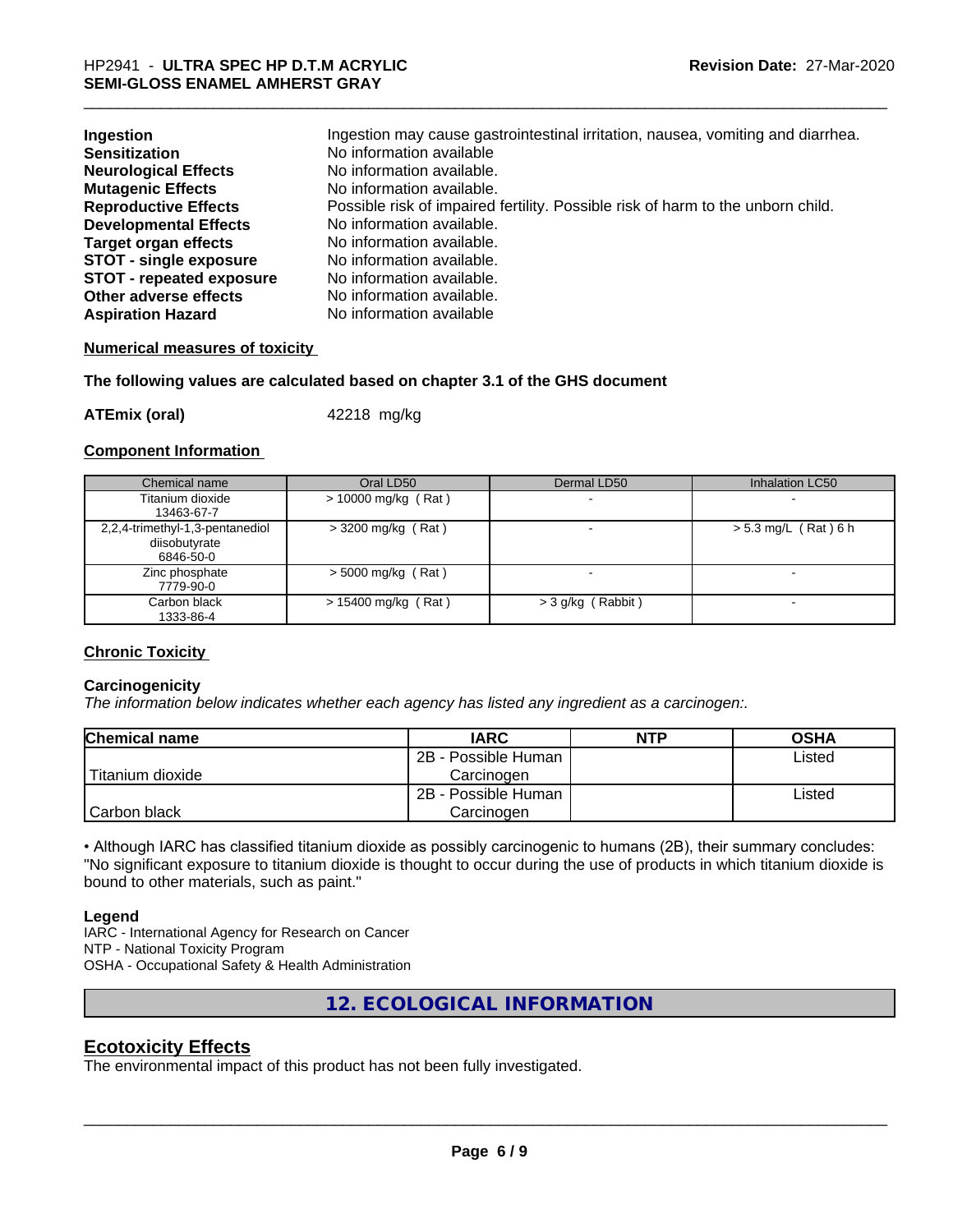#### **Product Information**

#### **Acute Toxicity to Fish**

No information available

#### **Acute Toxicity to Aquatic Invertebrates**

No information available

#### **Acute Toxicity to Aquatic Plants**

No information available

#### **Persistence / Degradability**

No information available.

#### **Bioaccumulation**

No information available.

#### **Mobility in Environmental Media**

No information available.

#### **Ozone**

No information available

#### **Component Information**

#### **Acute Toxicity to Fish**

Titanium dioxide  $LC50:$  > 1000 mg/L (Fathead Minnow - 96 hr.)

#### **Acute Toxicity to Aquatic Invertebrates**

No information available

#### **Acute Toxicity to Aquatic Plants**

No information available

|                              | 13. DISPOSAL CONSIDERATIONS                                                                                                                                                                                               |
|------------------------------|---------------------------------------------------------------------------------------------------------------------------------------------------------------------------------------------------------------------------|
| <b>Waste Disposal Method</b> | Dispose of in accordance with federal, state, and local regulations. Local<br>requirements may vary, consult your sanitation department or state-designated<br>environmental protection agency for more disposal options. |
|                              | <b>14. TRANSPORT INFORMATION</b>                                                                                                                                                                                          |
| <b>DOT</b>                   | Not regulated                                                                                                                                                                                                             |
| <b>ICAO / IATA</b>           | Not regulated                                                                                                                                                                                                             |
| <b>IMDG/IMO</b>              | Not regulated                                                                                                                                                                                                             |
|                              |                                                                                                                                                                                                                           |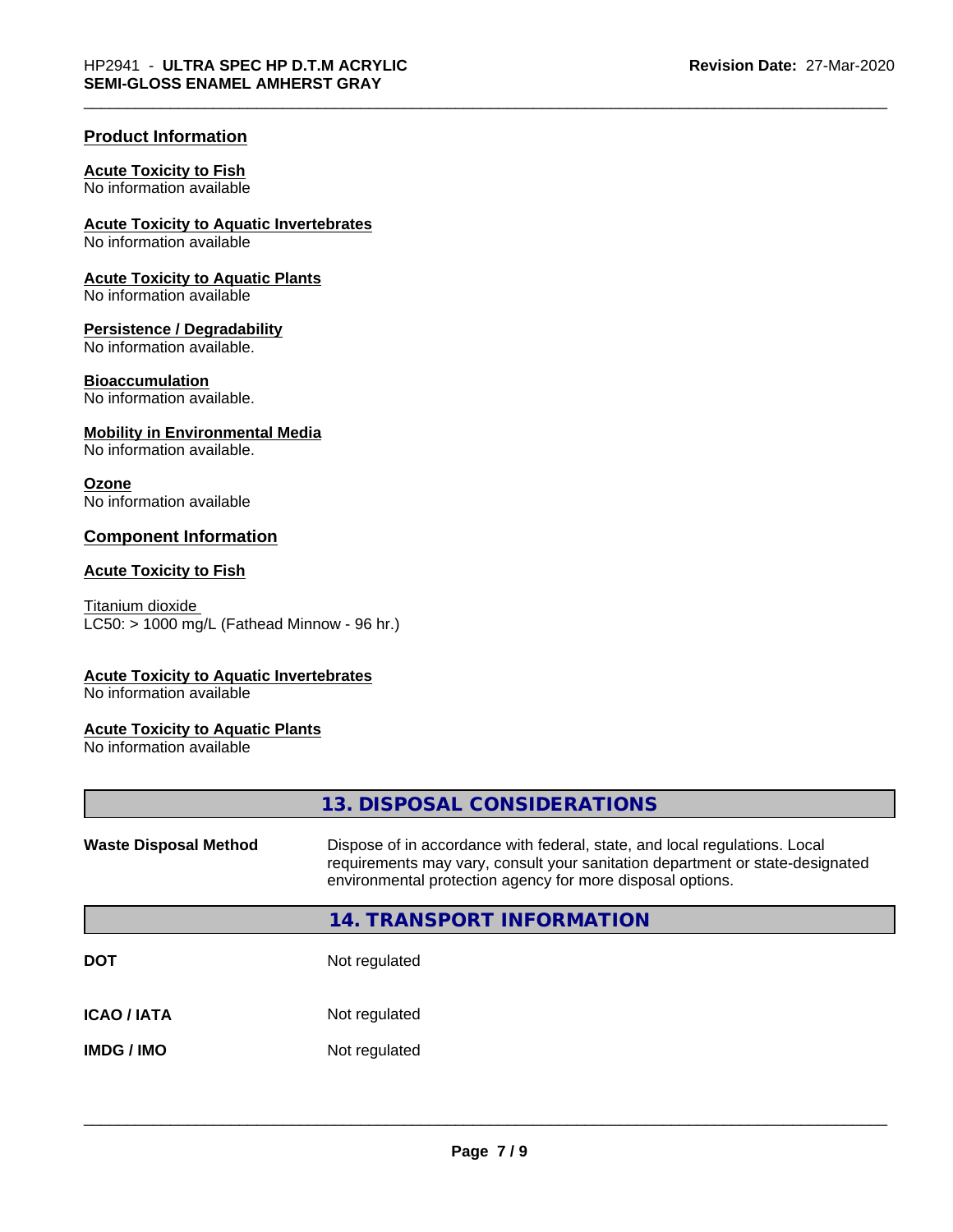### **15. REGULATORY INFORMATION**

#### **International Inventories**

| <b>TSCA: United States</b> | Yes - All components are listed or exempt. |
|----------------------------|--------------------------------------------|
| <b>DSL: Canada</b>         | Yes - All components are listed or exempt. |

#### **Federal Regulations**

#### **SARA 311/312 hazardous categorization**

| Acute health hazard               | Nο  |
|-----------------------------------|-----|
| Chronic Health Hazard             | Yes |
| Fire hazard                       | N٥  |
| Sudden release of pressure hazard | Nο  |
| Reactive Hazard                   | N٥  |

#### **SARA 313**

Section 313 of Title III of the Superfund Amendments and Reauthorization Act of 1986 (SARA). This product contains a chemical or chemicals which are subject to the reporting requirements of the Act and Title 40 of the Code of Federal Regulations, Part 372:

| <b>Chemical name</b> | <b>CAS No.</b> | Weight-% | <b>CERCLA/SARA 313</b>     |
|----------------------|----------------|----------|----------------------------|
|                      |                |          | (de minimis concentration) |
| Zinc phosphate       | 7779-90-0      |          |                            |

#### **Clean Air Act,Section 112 Hazardous Air Pollutants (HAPs) (see 40 CFR 61)**

This product contains the following HAPs:

*None*

#### **US State Regulations**

#### **California Proposition 65**

**A WARNING:** Cancer and Reproductive Harm– www.P65warnings.ca.gov

#### **State Right-to-Know**

| <b>Chemical name</b> | <b>Massachusetts</b> | <b>New Jersey</b> | Pennsylvania |
|----------------------|----------------------|-------------------|--------------|
| Titanium dioxide     |                      |                   |              |
| Zinc phosphate       |                      |                   |              |
| Carbon black         |                      |                   |              |

#### **Legend**

X - Listed

#### **16. OTHER INFORMATION**